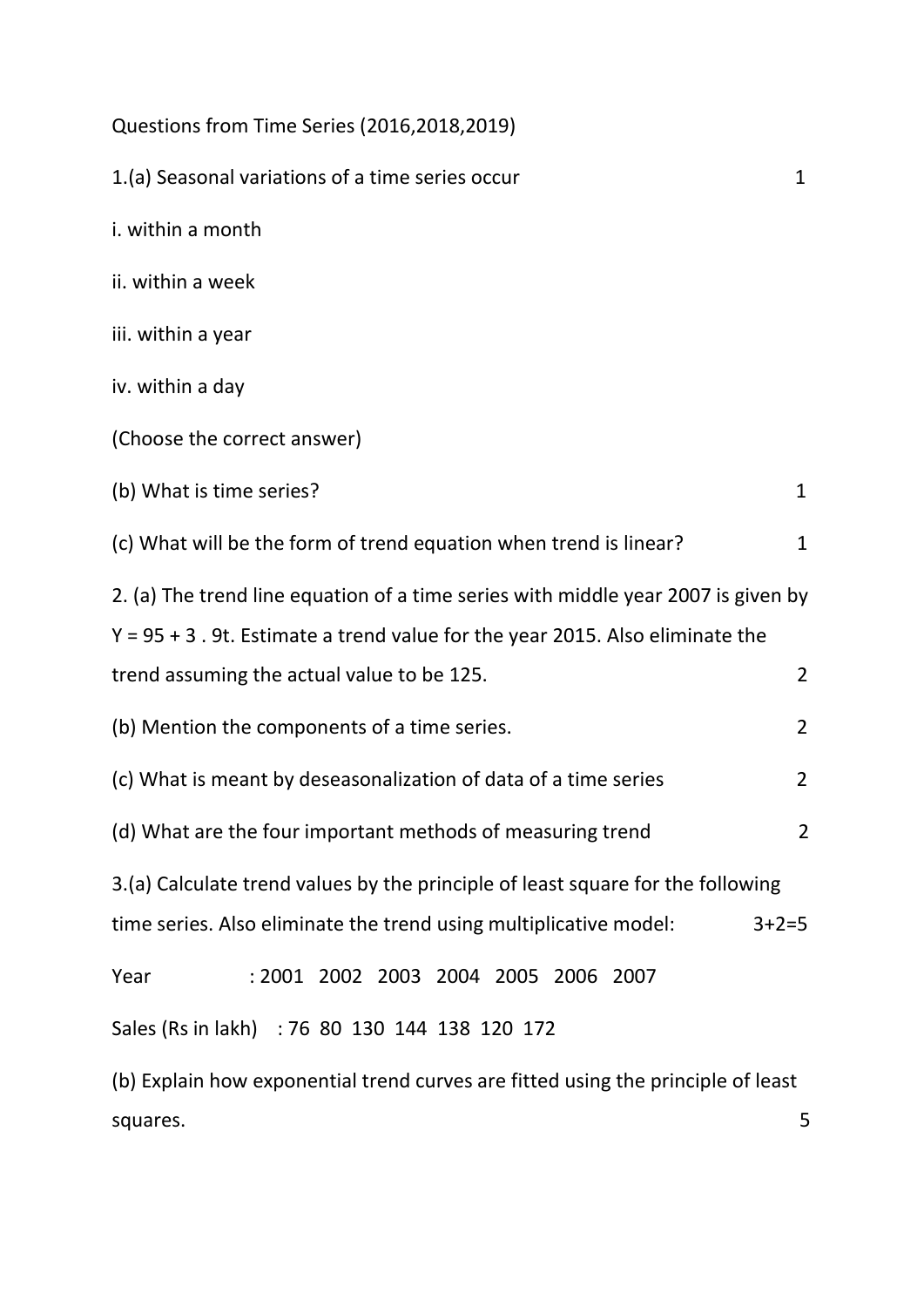(c) Calculate trend values using 4 yearly-moving average for the time series given below : 5

Year : 2008 2009 2010 2011 2012 2013 2014 2015 2016 Production (kg) : 506 620 1036 673 588 696 1116 738 663 (d) Discuss the various components of time series. 5 4.(a) Define time series with example. Mention the uses of time series. Calculate trend values using 4 yearly-moving average for the time series below

2+3+5=10

Year : 2001 2002 2003 2004 2005 2006 2007 2008 2009 2010 Demand for x

(In '000 tons) : 80 84 80 88 98 92 84 88 80 100

(b) (i) Fit a trend line to the following data by the method of least squares  $6<sup>2</sup>$ 

Year : 1970 1971 1972 1973 1974

Production

(In '000 tons) : 18 21 23 27 26

(ii) Calculate the trend values. 2

(iii) Estimate the production in 1975. 2

(c) Discuss the moving average method. Calculate 5 yearly-moving average from the data given below  $4+6=10$ 

Year : 2010 2011 2012 2013 2014 2015 2016 2017 2018 Sales (Rs in '000) : 6.4 4.3 4.3 3.4 4.4 5.4 3.4 2.4 1.4